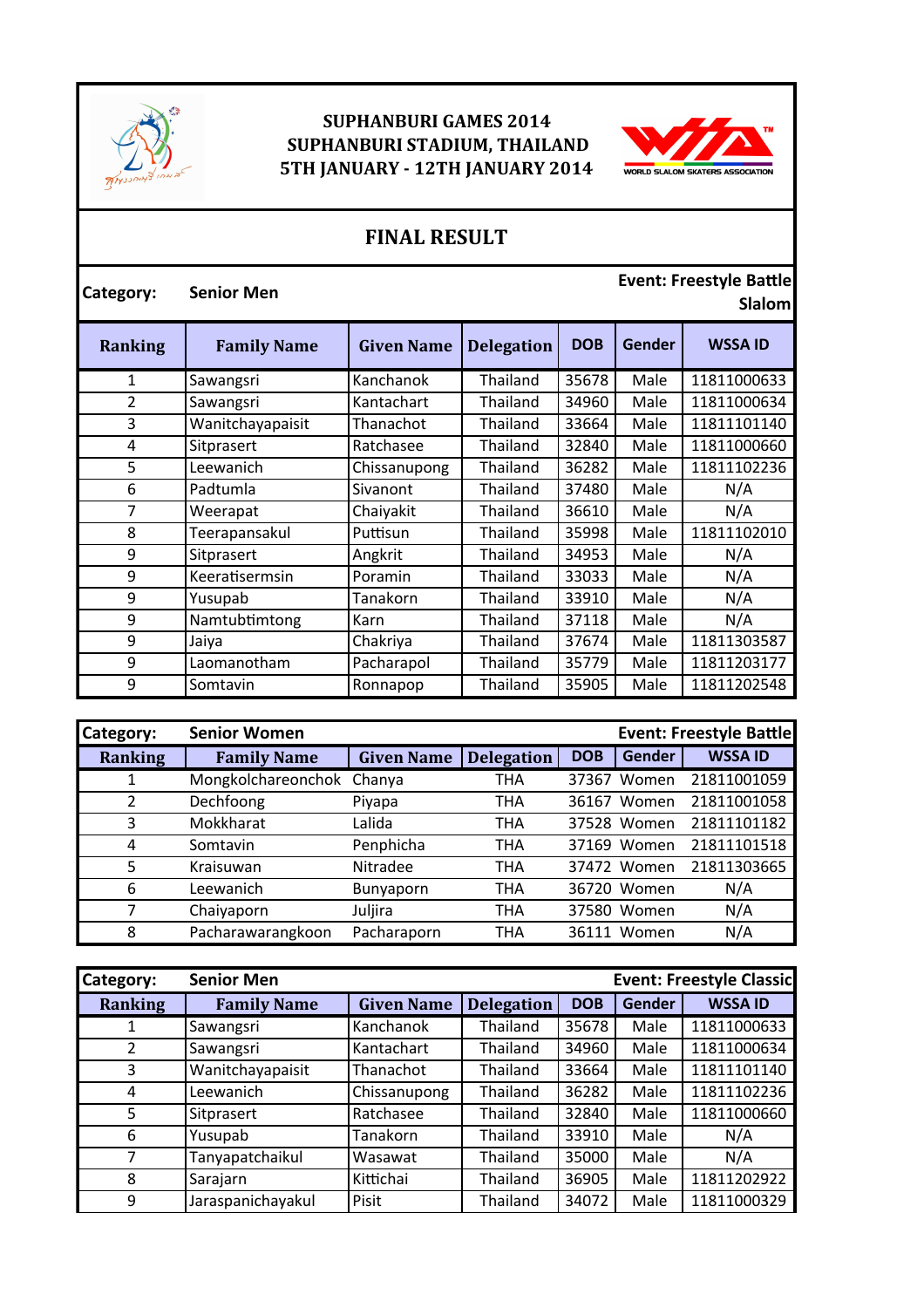| 10 | Noimanee        | Kiattisak    | Thailand | 34183 | Male | N/A         |
|----|-----------------|--------------|----------|-------|------|-------------|
| 11 | Jirakanjanakit  | Nippit       | Thailand | 36338 | Male | N/A         |
| 12 | Keeratisermsin  | Poramin      | Thailand | 33033 | Male | N/A         |
| 13 | Teerapansakul   | Puttisun     | Thailand | 35998 | Male | 11811102010 |
| 14 | Kongpan         | Wataratapong | Thailand | 37169 | Male | N/A         |
| 15 | Mudtaleb        | Paradon      | Thailand | 37217 | Male | 11811303607 |
| 16 | Thammasarangkul | Thammasorn   | Thailand | 37508 | Male | N/A         |
| 17 | Buathong        | Paradon      | Thailand | 34710 | Male | N/A         |
| 18 | Junsuk          | Pongpol      | Thailand | 34816 | Male | N/A         |
| 19 | Sitprasert      | Angkrit      | Thailand | 34953 | Male | N/A         |
| 20 | Panipakmonchai  | Narenrit     | Thailand | 35710 | Male | N/A         |
| 21 | Thongsilp       | Nuttaphumin  | Thailand | 39511 | Male | N/A         |

| Category:      | <b>Event: Freestyle Classic</b><br><b>Senior Women</b> |                   |                   |            |               |                |
|----------------|--------------------------------------------------------|-------------------|-------------------|------------|---------------|----------------|
| <b>Ranking</b> | <b>Family Name</b>                                     | <b>Given Name</b> | <b>Delegation</b> | <b>DOB</b> | <b>Gender</b> | <b>WSSA ID</b> |
|                | Mongkolchareonchok                                     | Chanya            | Thailand          | 37367      | Female        | 21811001059    |
| $\overline{2}$ | Mokkharat                                              | Lalida            | Thailand          | 37528      | Female        | 21811101182    |
| 3              | Somtavin                                               | Penphicha         | Thailand          | 37169      | Female        | 21811101518    |
| 4              | Dechfoong                                              | Piyapa            | Thailand          | 36167      | Female        | 21811001058    |
| 5              | Kraisuwan                                              | Nitradee          | Thailand          | 37472      | Female        | 21811303665    |
| 6              | Kittiwattanasarn                                       | Bhurichaya        | Thailand          | 36611      | Female        | 21811102260    |
| $\overline{7}$ | Wisutthaporn                                           | <b>Tanchanok</b>  | Thailand          | 35751      | Female        | N/A            |
| 8              | Meesrichai                                             | Papunnun          | Thailand          | 36113      | Female        | N/A            |
| 9              | Leewanich                                              | Bunyaporn         | Thailand          | 36720      | Female        | N/A            |
| 10             | Puengsri                                               | Apichaya          | Thailand          | 36137      | Female        | N/A            |
| 11             | Kraisuwan                                              | Nuttakarn         | Thailand          | 37008      | Female        | N/A            |
| 12             | Pirenthorn                                             | Pimpicha          | Thailand          | 36606      | Female        | N/A            |
| 13             | Pacharawarangkul                                       | Pacharaporn       | Thailand          | 36111      | Female        | N/A            |
| 14             | Chumpornpun                                            | Teemaporn         | Thailand          | 39204      | Female        | N/A            |
| 15             | Dechudom                                               | Poramat           | Thailand          | 36808      | Female        | N/A            |

| Category:      | <b>Senior Men</b>  |                   | <b>Event: Speed Slalom</b> |            |               |                |
|----------------|--------------------|-------------------|----------------------------|------------|---------------|----------------|
| <b>Ranking</b> | <b>Family Name</b> | <b>Given Name</b> | <b>Delegation</b>          | <b>DOB</b> | <b>Gender</b> | <b>WSSA ID</b> |
| 1              | Teerapansakul      | Puttisun          | Thailand                   | 35998      | Male          | 11811102010    |
| $\overline{2}$ | Yusupab            | Tanakorn          | Thailand                   | 33910      | Male          | N/A            |
| 3              | Sawangsri          | Kantachart        | Thailand                   | 34960      | Male          | 11811000634    |
| 4              | Aroongomet         | Anupunt           | Thailand                   | 36351      | Male          | 11811102233    |
| 5              | Jaraspanichayakul  | Pisit             | Thailand                   | 34072      | Male          | 11811000329    |
| 6              | Panipakmonchai     | Narenrit          | Thailand                   | 35710      | Male          | N/A            |
| $\overline{7}$ | Kongpan            | Wataratapong      | Thailand                   | 37169      | Male          | N/A            |
| 8              | Wanitchayapaisit   | Thanachot         | Thailand                   | 33664      | Male          | 11811101140    |
| 9              | Boonpok            | Puttawat          | Thailand                   | 34843      | Male          | 11811102246    |
| 10             | Senarat            | Putthi            | Thailand                   | 36454      | Male          | N/A            |
| 11             | Sakorn             | Sajjaporn         | Thailand                   | 34310      | Male          | N/A            |
| 12             | Namtubtimtong      | Karn              | Thailand                   | 37118      | Male          | N/A            |
| 13             | <b>Buathong</b>    | Paradon           | Thailand                   | 34710      | Male          | N/A            |
| 14             | Leewanich          | Chissanupong      | Thailand                   | 36282      | Male          | 11811102236    |
| 15             | Sitprasert         | Angkrit           | Thailand                   | 34953      | Male          | N/A            |
| 16             | Noimanee           | Kiattisak         | Thailand                   | 34183      | Male          | N/A            |
| 17             | Wisuttaporn        | Thanapol          | Thailand                   | 34267      | Male          | N/A            |
| 18             | Tanyapatchaikul    | Wasawat           | Thailand                   | 35000      | Male          | N/A            |